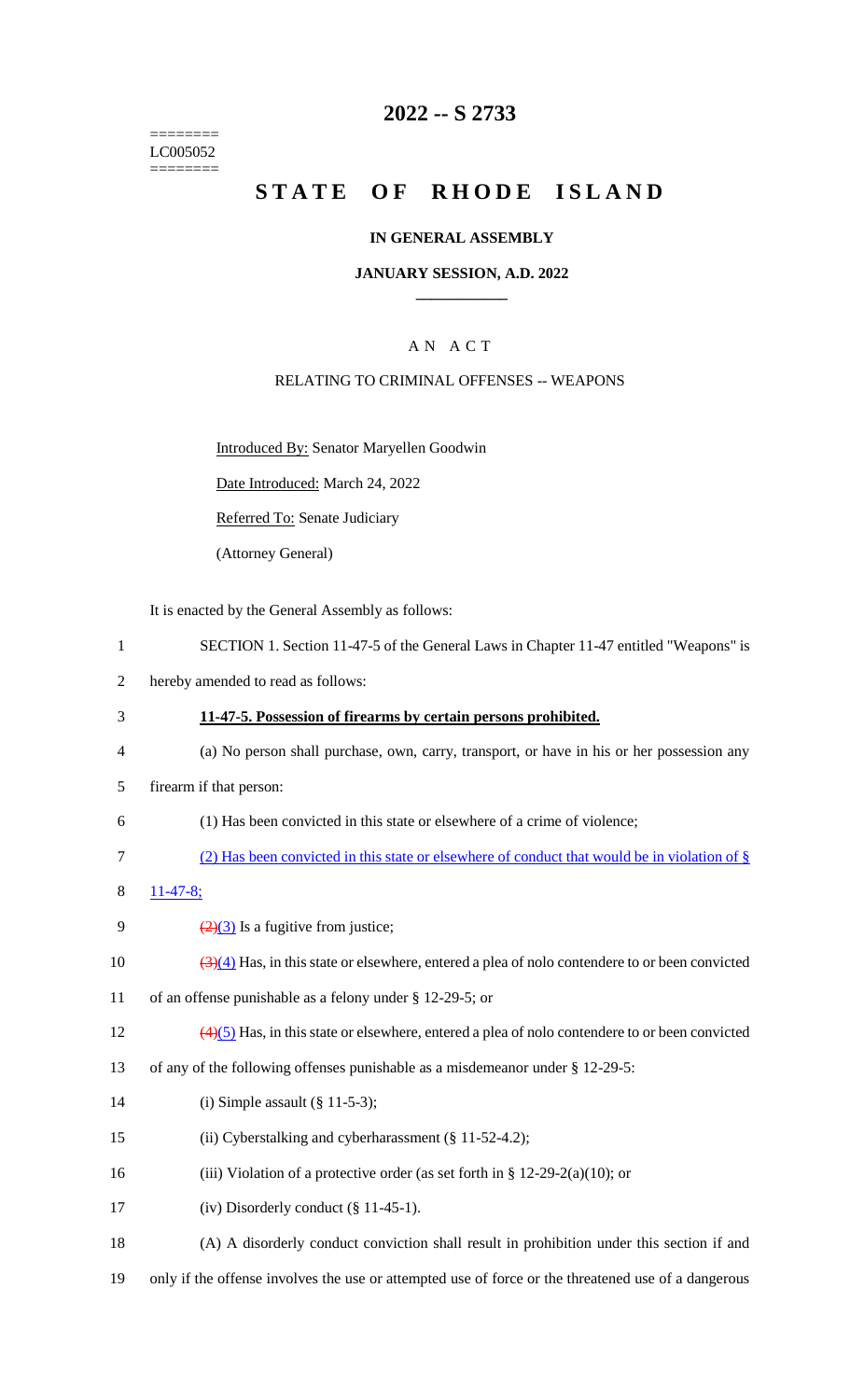weapon.

 $\frac{(5)(6)}{2}$  The provisions of this subsection shall apply to all persons who enter a plea of nolo 3 contendere to or have been convicted of any of the offenses specified in subsections (a) $\left(\frac{3}{4}\right)$  and (a)  $\left(4\right)\left(5\right)$  of this section, unless and until that person's matter has been expunged, or upon the completion of the sentence of a one-year filing, or the end of a one-year probationary period that no longer constitutes a conviction pursuant to § 12-18-3. (b) No person shall purchase, carry, transport, or have in his or her possession any firearm if that person is subject to an order issued pursuant to chapter 15 of title 15, chapter 8.1 of title 8, or an equivalent order in this state or elsewhere, which order was issued after the person restrained has received notice of the proceedings and had an opportunity to be heard. (c) No person who is in community confinement pursuant to the provisions of § 42-56- 20.2, or who is otherwise subject to electronic surveillance or monitoring devices as a condition of parole, shall purchase, carry, transport, or have in his or her possession any firearm. This subsection shall not apply to any person who has not been convicted of (or pleaded guilty or nolo contendere to) a crime of violence in a court of competent jurisdiction. (d) Every person violating the provisions of this section shall, upon conviction, be punished by imprisonment for not less than two (2) nor more than ten (10) years; and for penalties provided in this section he or she shall not be afforded the benefit of suspension or deferment of sentence nor of probation.

SECTION 2. This act shall take effect upon passage.

======== LC005052 ========